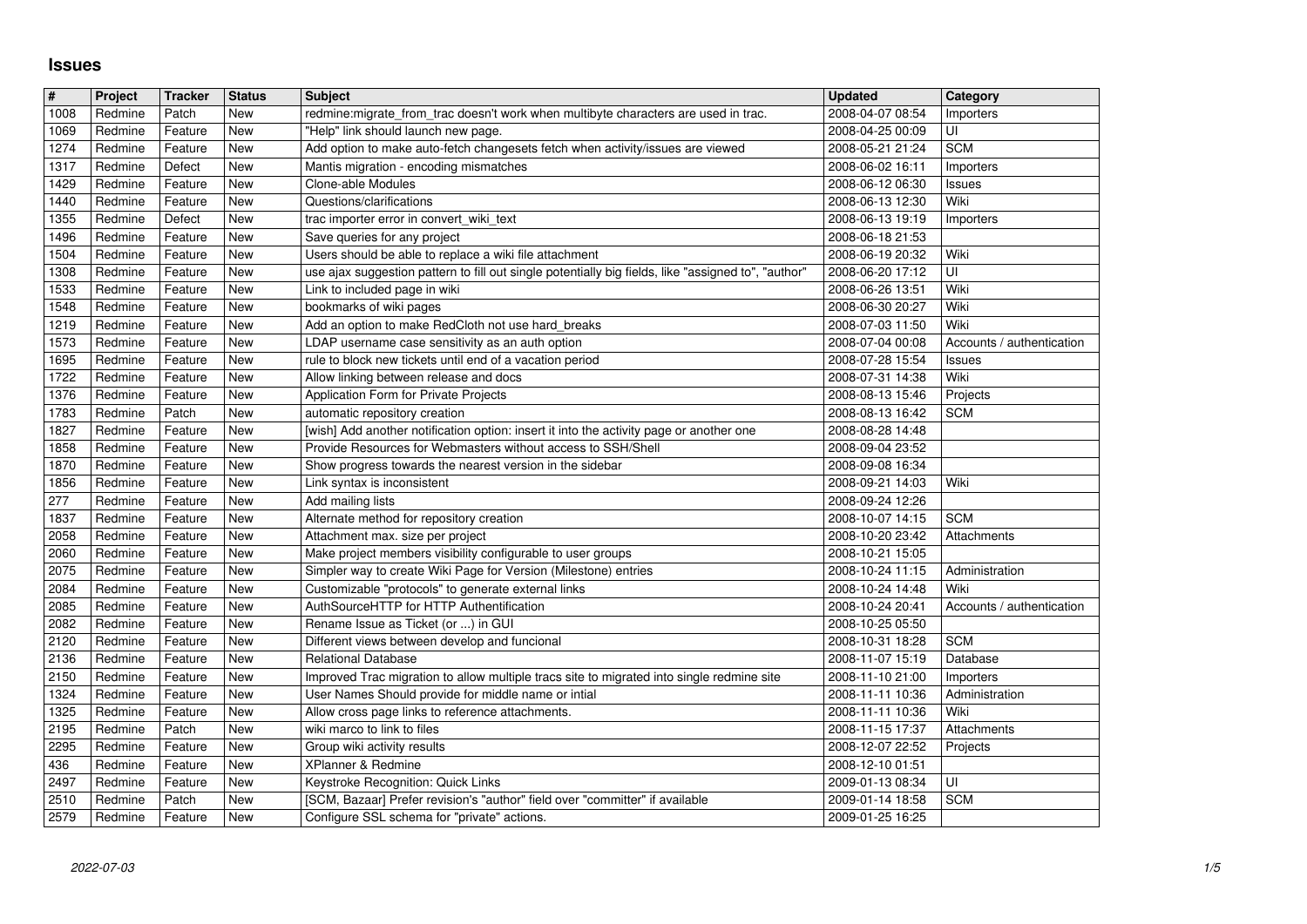| $\overline{\mathbf{H}}$ | Project            | <b>Tracker</b>     | <b>Status</b> | <b>Subject</b>                                                                                                                 | <b>Updated</b>                       | Category                             |
|-------------------------|--------------------|--------------------|---------------|--------------------------------------------------------------------------------------------------------------------------------|--------------------------------------|--------------------------------------|
| 2565                    | Redmine            | Feature            | <b>New</b>    | Replacing projects/add page with projects/settings                                                                             | 2009-01-26 09:31                     | UI                                   |
| 2596                    | Redmine            | Feature            | New           | There are X users currently {editing viewing} this ticket                                                                      | 2009-01-27 00:13                     |                                      |
| 2614                    | Redmine            | Feature            | New           | Support different units in "Attachment max. size" field.                                                                       | 2009-01-28 21:08                     | Attachments                          |
| 2592                    | Redmine            | Feature            | New           | Suggested new feature: Recent ticket list at right of New Issue page                                                           | 2009-02-03 00:16                     | Issues                               |
| 2675                    | Redmine            | Feature            | New           | Watch - add a personal comment                                                                                                 | 2009-02-05 09:25                     |                                      |
| 2613                    | Redmine            | Feature            | New           | Define working steps/packages for tickets                                                                                      | 2009-02-05 11:11                     |                                      |
| 2671<br>1462            | Redmine<br>Redmine | Feature<br>Feature | New<br>New    | Reports to show people's working performance and project overview status.<br>Access control to trackers by user roles/profiles | 2009-02-09 18:31<br>2009-02-27 16:09 |                                      |
| 2855                    | Redmine            | Feature            | New           | Move Authetication Settings to Project Level                                                                                   | 2009-02-27 16:39                     | Issues permissions<br>Administration |
| 2892                    | Redmine            | Feature            | New           | Filter atom feeds - not see/read your own changes                                                                              | 2009-03-04 07:52                     | Feeds                                |
| 2918                    | Redmine            | Feature            | New           | Cross-project file search                                                                                                      | 2009-03-07 14:07                     | Search engine                        |
| 2947                    | Redmine            | Feature            | New           | Add a wrapping-setting button to edit-windows                                                                                  | 2009-03-11 00:42                     | Wiki                                 |
| 2953                    | Redmine            | Feature            | New           | application launch URLs not rendered as link                                                                                   | 2009-03-12 19:06                     | Wiki                                 |
| 2958                    | Redmine            | Feature            | New           | Different assignement for different roles                                                                                      | 2009-03-12 19:23                     | Administration                       |
| 2951                    | Redmine            | Feature            | New           | I would like to see Summery filtered on Versions                                                                               | 2009-03-13 12:18                     |                                      |
| 2965                    | Redmine            | Feature            | New           | CAS Authentication                                                                                                             | 2009-03-13 23:26                     | Accounts / authentication            |
| 2973                    | Redmine            | Feature            | New           | using smaller then or bigger then to all valid fields                                                                          | 2009-03-15 20:25                     | UI                                   |
| 3031                    | Redmine<br>Redmine | Feature<br>Patch   | New<br>New    | context menu won't allow Assigned_To change cross projects<br>Partially decouple application_helper.rb from Gravatar           | 2009-03-23 18:10                     |                                      |
| 2576<br>3059            | Redmine            | Feature            | New           | Placement of input controls when adding related issue                                                                          | 2009-03-24 22:34<br>2009-03-27 11:15 | UI                                   |
| 3103                    | Redmine            | Feature            | New           | function suggestion about open area of information                                                                             | 2009-04-02 07:45                     |                                      |
| 3146                    | Redmine            | Feature            | New           | Optional Filters in custom queries                                                                                             | 2009-04-09 13:14                     |                                      |
| 2538                    | Redmine            | Feature            | New           | Fine-grain controll over ticket view permissions                                                                               | 2009-04-12 18:08                     | <b>Issues permissions</b>            |
| 3205                    | Redmine            | Feature            | New           | Wiki "Blocks"                                                                                                                  | 2009-04-20 12:20                     | Wiki                                 |
| 3266                    | Redmine            | Feature            | New           | Commit ID syntaxn sugar/parsing                                                                                                | 2009-04-30 00:41                     | Text formatting                      |
| 3046                    | Redmine            | Feature            | New           | Mix associated revisions with journal entries                                                                                  | 2009-05-01 11:28                     | Issues                               |
| 3269                    | Redmine            | Feature            | New           | Writing a single batch file for all rake tasks                                                                                 | 2009-05-14 00:15                     |                                      |
| 3357                    | Redmine            | Patch              | New           | Revision log relative to current location in the Repository Browser                                                            | 2009-05-18 23:00                     | <b>SCM</b>                           |
| 3365<br>426             | Redmine<br>Redmine | Feature<br>Feature | New<br>New    | Consolidated time reports across projects [enhancement]<br>In Reports, simple Show Estimated Time/Hours assigned to Each USER  | 2009-05-19 20:50<br>2009-05-20 00:23 | Administration                       |
| 1601                    | Redmine            | Patch              | New           | Make second level navigation for all views in repository controller                                                            | 2009-05-23 15:37                     | <b>SCM</b>                           |
| 3393                    | Redmine            | Feature            | New           | Trac importer: customizable trackers mapping                                                                                   | 2009-05-25 20:31                     | Importers                            |
| 3508                    | Redmine            | Feature            | New           | Migrating individual project from redmine to another instance of redmine                                                       | 2009-06-18 08:27                     |                                      |
| 3563                    | Redmine            | Feature            | New           | Button "feedback required"                                                                                                     | 2009-06-30 15:38                     | Issues                               |
| 3555                    | Redmine            | Feature            | <b>New</b>    | Search for My Issues                                                                                                           | 2009-06-30 21:41                     | Search engine                        |
| 2876                    | Redmine            | Feature            | <b>New</b>    | A simple plan for wiki concurrent edition                                                                                      | 2009-06-30 22:34                     | Wiki                                 |
| 3578                    | Redmine            | Defect             | New           | Subversion fetch_changesets does not handle moved (root-)directories                                                           | 2009-07-01 22:24                     | <b>SCM</b>                           |
| 2114                    | Redmine            | Patch              | New           | Fixed Bugs in Importer Area                                                                                                    | 2009-07-16 16:45                     | Importers                            |
| 3684                    | Redmine            | Feature            | <b>New</b>    | Cucumber features in wiki                                                                                                      | 2009-07-31 09:11                     | Wiki                                 |
| 3714<br>3749            | Redmine<br>Redmine | Feature<br>Patch   | New<br>New    | Forums - Categories, Separators and announcing<br>Wiki. TOC. The standardised anchors and admissible "fragment" part of URI.   | 2009-08-06 03:54<br>2009-08-18 01:10 | Forums<br>Wiki                       |
| 3575                    | Redmine            | Feature            | Reopened      | Diff with older revision                                                                                                       | 2009-08-26 11:23                     | <b>SCM</b>                           |
| 3788                    | Redmine            | Feature            | New           | Fields with dropdowns should not show if there are no values                                                                   | 2009-08-27 19:48                     |                                      |
|                         |                    |                    |               |                                                                                                                                |                                      |                                      |
|                         |                    |                    |               |                                                                                                                                |                                      |                                      |
|                         |                    |                    |               |                                                                                                                                |                                      |                                      |
|                         |                    |                    |               |                                                                                                                                |                                      |                                      |
|                         |                    |                    |               |                                                                                                                                |                                      |                                      |
|                         |                    |                    |               |                                                                                                                                |                                      |                                      |
|                         |                    |                    |               |                                                                                                                                |                                      |                                      |
|                         |                    |                    |               |                                                                                                                                |                                      |                                      |
|                         |                    |                    |               |                                                                                                                                |                                      |                                      |
|                         |                    |                    |               |                                                                                                                                |                                      |                                      |
|                         |                    |                    |               |                                                                                                                                |                                      |                                      |
|                         |                    |                    |               |                                                                                                                                |                                      |                                      |
|                         |                    |                    |               |                                                                                                                                |                                      |                                      |
|                         |                    |                    |               |                                                                                                                                |                                      |                                      |
|                         |                    |                    |               |                                                                                                                                |                                      |                                      |
|                         |                    |                    |               |                                                                                                                                |                                      |                                      |
|                         |                    |                    |               |                                                                                                                                |                                      |                                      |
|                         |                    |                    |               |                                                                                                                                |                                      |                                      |
|                         |                    |                    |               |                                                                                                                                |                                      |                                      |
|                         |                    |                    |               |                                                                                                                                |                                      |                                      |
|                         |                    |                    |               |                                                                                                                                |                                      |                                      |
|                         |                    |                    |               |                                                                                                                                |                                      |                                      |
|                         |                    |                    |               |                                                                                                                                |                                      |                                      |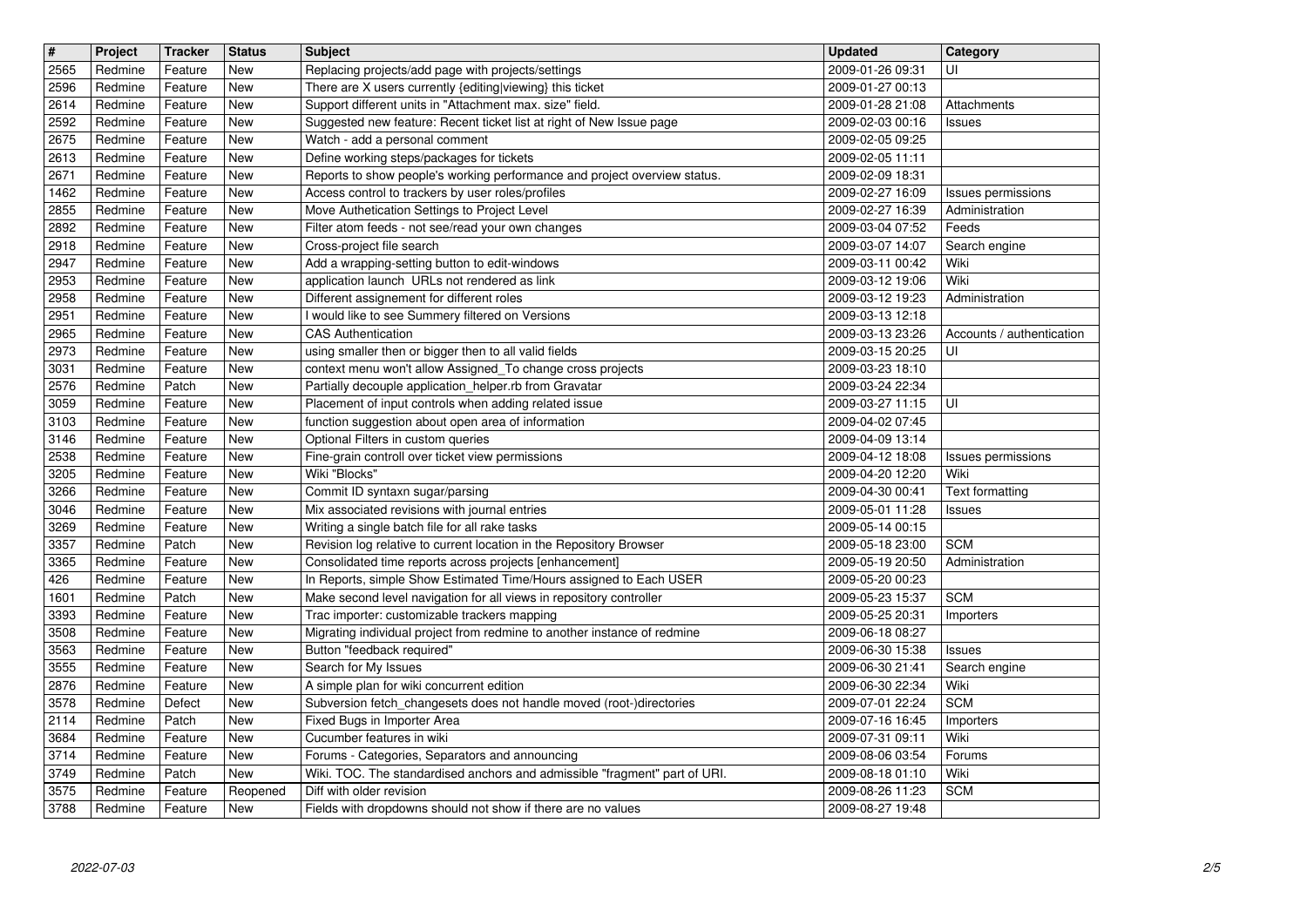| $\vert$ #    | Project            | <b>Tracker</b>     | <b>Status</b>     | <b>Subject</b>                                                                                                                | <b>Updated</b>                       | Category                                         |
|--------------|--------------------|--------------------|-------------------|-------------------------------------------------------------------------------------------------------------------------------|--------------------------------------|--------------------------------------------------|
| 3775         | Redmine            | Feature            | <b>New</b>        | Request project access by new users                                                                                           | 2009-08-28 10:26                     | Permissions and roles                            |
| 3803         | Redmine            | Patch              | New               | Show custom user fields in csv export of time entry reports                                                                   | 2009-09-01 15:01                     | Time tracking                                    |
| 3833         | Redmine            | Feature            | New               | Time tracking enhancement                                                                                                     | 2009-09-12 15:15                     | Time tracking                                    |
| 3901<br>3926 | Redmine<br>Redmine | Patch<br>Feature   | New<br>New        | Make length of short project description customizable<br>Permissions for time tracking                                        | 2009-09-23 08:46<br>2009-10-01 00:27 | Time tracking                                    |
| 2315         | Redmine            | Feature            | <b>New</b>        | Different repository access rights for different users                                                                        | 2009-10-04 22:28                     | <b>SCM</b>                                       |
| 3980         | Redmine            | Feature            | New               | Add a group of projects to user account                                                                                       | 2009-10-06 19:47                     | Administration                                   |
| 3991         | Redmine            | Feature            | New               | Provide basic metadata in issue atom feed even when there are no changes                                                      | 2009-10-07 18:15                     | Feeds                                            |
| 4002         | Redmine            | Feature            | <b>New</b>        | support adding a local user account per repository for ssh access                                                             | 2009-10-08 17:43                     | Administration                                   |
| 4003         | Redmine            | Feature            | New               | Let user choose created repository type                                                                                       | 2009-10-08 17:46                     | Administration                                   |
| 4013         | Redmine            | Feature            | New               | Have one color for one project/subproject                                                                                     | 2009-10-09 23:25                     | UI                                               |
| 3963         | Redmine            | Feature            | New               | Associate a hostname to a particular project                                                                                  | 2009-10-11 12:06                     |                                                  |
| 4032         | Redmine            | Feature            | New               | Wiki attachment history                                                                                                       | 2009-10-15 09:42                     | Wiki                                             |
| 3951         | Redmine            | Defect             | <b>New</b>        | The SubversionAdapter entries function should use io.readlines instead of io.read                                             | 2009-10-16 18:09                     | <b>SCM</b>                                       |
| 4066<br>4037 | Redmine<br>Redmine | Feature<br>Feature | <b>New</b><br>New | Obfuscate email links<br>LDAP-Memberlist too big                                                                              | 2009-10-21 12:38<br>2009-10-23 19:44 | Email notifications<br>Accounts / authentication |
| 4101         | Redmine            | Feature            | New               | Ability to prevent a news item from appearing in the front page and the central news feed.                                    | 2009-10-24 13:02                     | News                                             |
| 4162         | Redmine            | Feature            | New               | Allow static urls for searches                                                                                                | 2009-11-03 21:39                     | Search engine                                    |
| 4091         | Redmine            | Feature            | New               | "Comment" link for issues                                                                                                     | 2009-11-08 10:39                     | UI                                               |
| 4111         | Redmine            | Feature            | New               | integrate Issues with basecamp TODO                                                                                           | 2009-11-09 16:31                     |                                                  |
| 3888         | Redmine            | Feature            | New               | Apply styles across multiple paragraphs                                                                                       | 2009-11-11 17:33                     | <b>Text formatting</b>                           |
| 4089         | Redmine            | Feature            | Reopened          | Fires a warning if required custom fields exist when migrating                                                                | 2009-11-11 22:59                     | Importers                                        |
| 4212         | Redmine            | Feature            | <b>New</b>        | Documents and Wiki tied to Redmine Versions                                                                                   | 2009-11-13 06:23                     | Documents                                        |
| 4128         | Redmine            | Feature            | New               | Copy project settings to subprojects                                                                                          | 2009-11-16 17:25                     | Projects                                         |
| 4237         | Redmine<br>Redmine | Feature            | New               | Default View for Documents<br>Improve tab order in wikis                                                                      | 2009-11-19 20:35<br>2009-11-20 20:01 | Documents<br>Wiki                                |
| 4258<br>3497 | Redmine            | Feature<br>Feature | New<br>New        | "duplicates" relation invalidates roadmap percentage                                                                          | 2009-11-22 23:58                     | Roadmap                                          |
| 371          | Redmine            | Feature            | New               | Show time tracking in the changelog/roadmap                                                                                   | 2009-11-23 00:27                     | Roadmap                                          |
| 376          | Redmine            | Feature            | New               | An option to have all the forums browsable from one place                                                                     | 2009-11-23 01:00                     | Forums                                           |
| 1764         | Redmine            | Patch              | New               | Add session_config option-stubs to environment-config                                                                         | 2009-11-23 02:34                     | Accounts / authentication                        |
| 2696         | Redmine            | Patch              | <b>New</b>        | Add subcategory to category                                                                                                   | 2009-11-23 14:56                     | Issues                                           |
| 4280         | Redmine            | Feature            | New               | Reporting capabilities                                                                                                        | 2009-11-24 17:04                     | Roadmap                                          |
| 4288         | Redmine            | Feature            | New               | Maintain activity traces of an issue after it has been deleted                                                                | 2009-11-26 20:00                     | Issues                                           |
| 4141         | Redmine            | Defect             | New               | Attachments added in a comment via email are not displayed in the ticket history                                              | 2009-11-28 13:16                     | Email receiving                                  |
| 4191         | Redmine            | Feature            | New               | Adding spent time through emails                                                                                              | 2009-11-28 13:16                     | Email receiving                                  |
| 4321         | Redmine<br>Redmine | Feature<br>Feature | New<br><b>New</b> | Referencing issues in commit messages needs extra action<br>Allow ca_path option for reposman.rb to validate peer certificate | 2009-12-03 06:11                     | Issues                                           |
| 4269<br>4348 | Redmine            |                    | New               | Issue summary could present daily statistics in a graph                                                                       | 2009-12-04 15:05<br>2009-12-07 20:49 |                                                  |
| 4356         | Redmine            | Feature<br>Feature | New               | add ability Plugin may contain the theme for Redmine                                                                          | 2009-12-08 14:46                     | <b>Issues</b><br>Plugin API                      |
| 4349         | Redmine            | Feature            | New               | Choose startpage in My account                                                                                                | 2009-12-09 04:09                     | Accounts / authentication                        |
| 2370         | Redmine            | Feature            | <b>New</b>        | Vacations overview                                                                                                            | 2009-12-15 01:15                     | <b>Plugin Request</b>                            |
| 4470         | Redmine            | Feature            | New               | The text width should be able to adaptive                                                                                     | 2009-12-22 13:40                     | UI                                               |
| 4374         | Redmine            | Feature            | New               | Issues - Description preview on hover                                                                                         | 2009-12-24 19:51                     | UI                                               |
|              |                    |                    |                   |                                                                                                                               |                                      |                                                  |
|              |                    |                    |                   |                                                                                                                               |                                      |                                                  |
|              |                    |                    |                   |                                                                                                                               |                                      |                                                  |
|              |                    |                    |                   |                                                                                                                               |                                      |                                                  |
|              |                    |                    |                   |                                                                                                                               |                                      |                                                  |
|              |                    |                    |                   |                                                                                                                               |                                      |                                                  |
|              |                    |                    |                   |                                                                                                                               |                                      |                                                  |
|              |                    |                    |                   |                                                                                                                               |                                      |                                                  |
|              |                    |                    |                   |                                                                                                                               |                                      |                                                  |
|              |                    |                    |                   |                                                                                                                               |                                      |                                                  |
|              |                    |                    |                   |                                                                                                                               |                                      |                                                  |
|              |                    |                    |                   |                                                                                                                               |                                      |                                                  |
|              |                    |                    |                   |                                                                                                                               |                                      |                                                  |
|              |                    |                    |                   |                                                                                                                               |                                      |                                                  |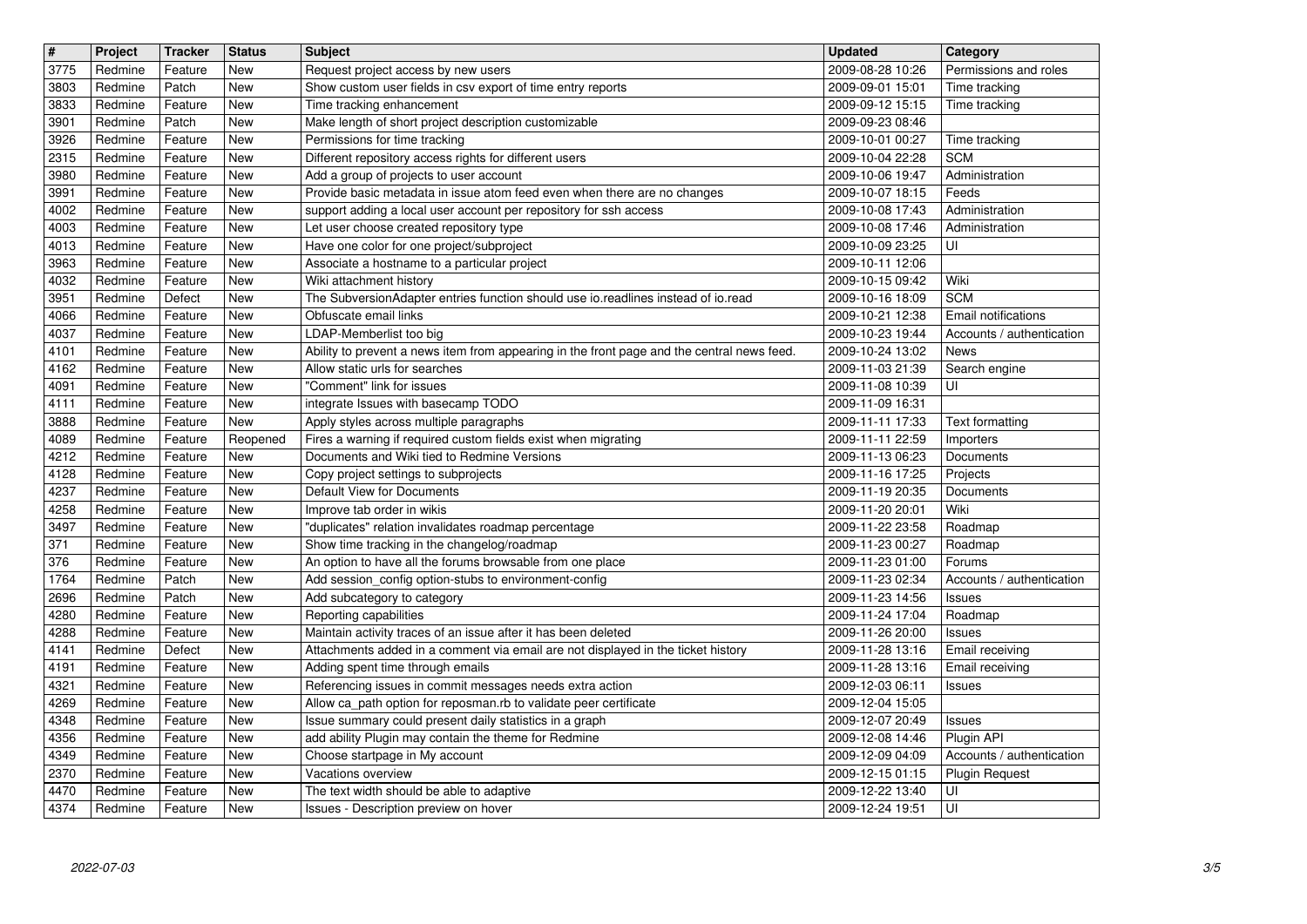| $\overline{\mathbf{H}}$ | Project            | <b>Tracker</b>     | <b>Status</b>            | <b>Subject</b>                                                                                                                    | <b>Updated</b>                       | Category                                 |
|-------------------------|--------------------|--------------------|--------------------------|-----------------------------------------------------------------------------------------------------------------------------------|--------------------------------------|------------------------------------------|
| 4432<br>4448            | Redmine<br>Redmine | Feature<br>Defect  | <b>New</b><br><b>New</b> | Custom highlighting for certain user-role comments<br>Subversion password cleanly visible in the process list and some logs       | 2009-12-25 20:38<br>2009-12-26 17:16 | UI<br><b>SCM</b>                         |
| 4485                    | Redmine            | Feature            | <b>New</b>               | Create an ACL privilege for assigning tickets                                                                                     | 2009-12-29 14:23                     | Issues permissions                       |
| 4507                    | Redmine            | Feature            | <b>New</b>               | Changing field order to input Firstname and Lastname                                                                              | 2010-01-01 11:42                     | UI                                       |
| 2197                    | Redmine            | Patch              | Reopened                 | protect user email from spmamer                                                                                                   | 2010-01-03 03:48                     | Email notifications                      |
| 4535<br>2597            | Redmine<br>Redmine | Patch<br>Feature   | <b>New</b><br><b>New</b> | Import Target Version from Mantis<br>Allow users to choose on which specific events they want to be notified                      | 2010-01-07 23:25<br>2010-01-08 14:51 | Importers<br>Email notifications         |
| 4554                    | Redmine            | Feature            | New                      | mark the issue as "duplicate" when I add the related issue                                                                        | 2010-01-12 20:32                     | <b>Issues</b>                            |
| 4555                    | Redmine            | Feature            | <b>New</b>               | share filters with teams                                                                                                          | 2010-01-12 20:32                     | Issues                                   |
| 4558<br>4571            | Redmine<br>Redmine | Feature<br>Patch   | <b>New</b><br>New        | watch categories and users<br>Allow labels for Redmine links                                                                      | 2010-01-12 22:31<br>2010-01-13 15:40 | Text formatting                          |
| 4588                    | Redmine            | Defect             | <b>New</b>               | In status form of version view, link to issues results limited.                                                                   | 2010-01-15 02:11                     |                                          |
| 4520                    | Redmine            | Patch              | <b>New</b>               | Simplify URL Matching in Redmine                                                                                                  | 2010-01-15 18:13                     | <b>Text formatting</b>                   |
| 4635<br>4685            | Redmine<br>Redmine | Patch<br>Feature   | <b>New</b><br>New        | Filter by Role clause<br>Custom single issue views                                                                                | 2010-01-22 16:06<br>2010-01-28 23:11 | Issues<br>UI                             |
| 4705                    | Redmine            | Patch              | <b>New</b>               | Allow selection of up to five fields in timelog report                                                                            | 2010-02-01 13:27                     | Time tracking                            |
| 4717                    | Redmine            | Feature            | New                      | Make wiki tab link use the actual link that contains the page name.                                                               | 2010-02-02 15:21                     | Wiki                                     |
| 4714<br>4744            | Redmine<br>Redmine | Feature<br>Feature | New<br><b>New</b>        | hide "Projects" from the main menu for anonymous users, when there are no public projects<br>Maintain File and Document meta data | 2010-02-05 10:19<br>2010-02-05 15:42 | Issues permissions<br>Attachments        |
| 4746                    | Redmine            | Feature            | <b>New</b>               | Adapt repository statistics charts to number of developers                                                                        | 2010-02-05 17:12                     | <b>SCM</b>                               |
| 4316                    | Redmine            | Feature            | <b>New</b>               | about timelog approval workflow                                                                                                   | 2010-02-06 03:12                     | Time tracking                            |
| 4768<br>4582            | Redmine<br>Redmine | Feature<br>Feature | New<br>New               | 'issue category" should have a "description" field<br>Automaticly set an issue status when an issue is first assigned             | 2010-02-08 22:07<br>2010-02-10 01:45 | Issues<br>Issues                         |
| 4695                    | Redmine            | Feature            | New                      | Stack trace formatting                                                                                                            | 2010-02-10 03:15                     | Text formatting                          |
| 4799                    | Redmine            | Feature            | New                      | Issue Custom Fields Parent-Child                                                                                                  | 2010-02-11 01:05                     | Custom fields                            |
| 4827<br>4829            | Redmine<br>Redmine | Feature<br>Feature | <b>New</b><br><b>New</b> | Tags on `media` / `data sets` (issues, projects, file etc)<br>Write an installer                                                  | 2010-02-13 04:27<br>2010-02-13 05:31 | Custom fields                            |
| 4835                    | Redmine            | Feature            | <b>New</b>               | Mono compatable .NET implementation of the redmine API                                                                            | 2010-02-13 10:22                     | <b>REST API</b>                          |
| 1557                    | Redmine            | Feature            | <b>New</b>               | <b>LDAP Synchronization</b>                                                                                                       | 2010-02-17 21:18                     | LDAP                                     |
| 4882<br>3537            | Redmine<br>Redmine | Feature<br>Feature | <b>New</b><br>New        | Email receiving through MAPI<br>members on the project to be watched                                                              | 2010-02-19 19:55<br>2010-02-21 16:10 | Email receiving<br>Permissions and roles |
| 4814                    | Redmine            | Feature            | <b>New</b>               | Option to prevent removing all members with a certain role                                                                        | 2010-02-22 05:51                     | Projects                                 |
| 4909                    | Redmine<br>Redmine | Feature<br>Feature | <b>New</b><br><b>New</b> | Users nenu<br>Links to latest version of all files modified by a tickets associated revisions                                     | 2010-02-24 22:02<br>2010-03-02 02:19 | Accounts / authentication                |
| 4960<br>4977            | Redmine            | Patch              | <b>New</b>               | LDAP user cant change username and email                                                                                          | 2010-03-03 17:30                     | LDAP                                     |
| 4980                    | Redmine            | Feature            | <b>New</b>               | Reference to a commit in a different project                                                                                      | 2010-03-03 20:54                     |                                          |
| 4956<br>4987            | Redmine<br>Redmine | Defect<br>Feature  | <b>New</b><br><b>New</b> | Proejct Settings submenu disappearing when viewing another controller<br>Convert internal URLs to canonic wiki links              | 2010-03-04 06:33<br>2010-03-04 23:15 | UI<br>Wiki                               |
| 4994                    | Redmine            | Defect             | New                      | Issue global custom fields should be available in filters only for their trackers                                                 | 2010-03-08 07:34                     | Custom fields                            |
| 2748                    | Redmine            | Patch              | New                      | Improved Trac-Importer with subversion repository migration                                                                       | 2010-03-08 21:58                     | Importers                                |
| 5017<br>5020            | Redmine<br>Redmine | Feature<br>Defect  | New<br>New               | Custom columns on Admin/Users page<br>Advanced Subversion Integration Howto is confusing                                          | 2010-03-09 16:42<br>2010-03-09 20:41 | Documentation                            |
| 2481                    | Redmine            | Feature            | New                      | Improved issue update (+post real-life project information).                                                                      | 2010-03-10 09:41                     | <b>Issues</b>                            |
|                         |                    |                    |                          |                                                                                                                                   |                                      |                                          |
|                         |                    |                    |                          |                                                                                                                                   |                                      |                                          |
|                         |                    |                    |                          |                                                                                                                                   |                                      |                                          |
|                         |                    |                    |                          |                                                                                                                                   |                                      |                                          |
|                         |                    |                    |                          |                                                                                                                                   |                                      |                                          |
|                         |                    |                    |                          |                                                                                                                                   |                                      |                                          |
|                         |                    |                    |                          |                                                                                                                                   |                                      |                                          |
|                         |                    |                    |                          |                                                                                                                                   |                                      |                                          |